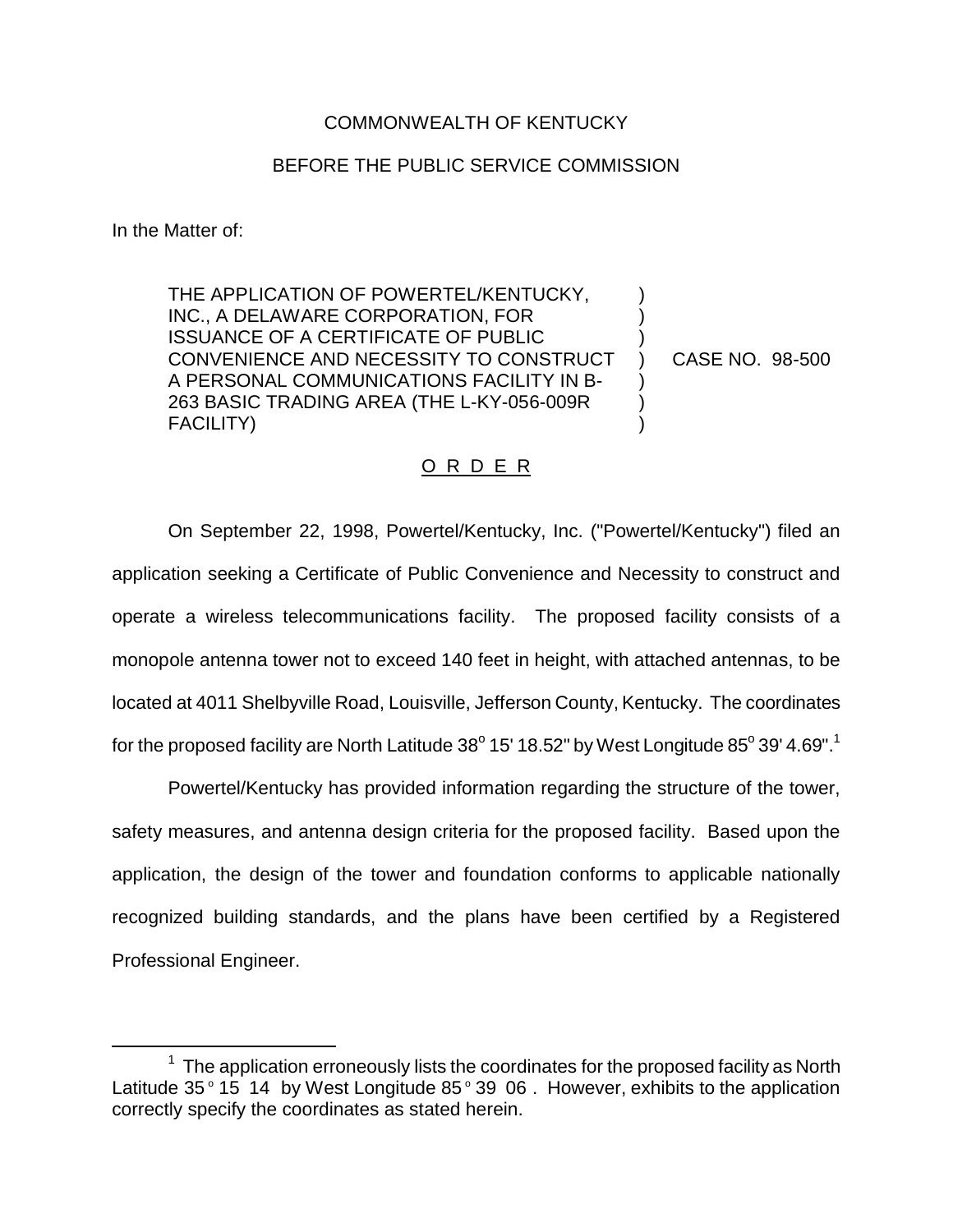Pursuant to KRS 278.650(1), Powertel/Kentucky submitted a proposal to the Louisville and Jefferson County Planning and Zoning Commission, which approved the proposed construction. Powertel/Kentucky has filed applications with the Federal Aviation Administration ("FAA") and the Kentucky Airport Zoning Commission ("KAZC") seeking approval for the construction and operation of the proposed facility. Both decisions are pending.

Powertel/Kentucky has filed notices verifying that each person who owns property within 500 feet of the proposed facility has been notified of the pending construction. The notice solicited any comments and informed the property owners of their right to request intervention. In addition, notice of the proposed construction has been posted in a visible location for at least two weeks after filing the application. The Commission received public comments from two property owners and one requested and was granted intervention in this matter. The Commission ordered that any party desiring a public hearing must file a written request or the case would stand submitted to the Commission for a decision. To date, no requests for public hearing have been filed.

Pursuant to KRS 278.280, the Commission is required to determine proper practices to be observed when it finds, upon complaint or on its own motion, that the facilities of any utility subject to its jurisdiction are unreasonable, unsafe, improper, or insufficient. To assist the Commission in its efforts to comply with this mandate, Powertel/Kentucky should notify the Commission if it does not use this antenna tower to provide service in the manner set out in its application and this Order. Upon receipt of such notice, the Commission may, on its own motion, institute proceedings to consider the proper practices, including removal of the unused antenna tower, which should be observed by Powertel/Kentucky.

-2-